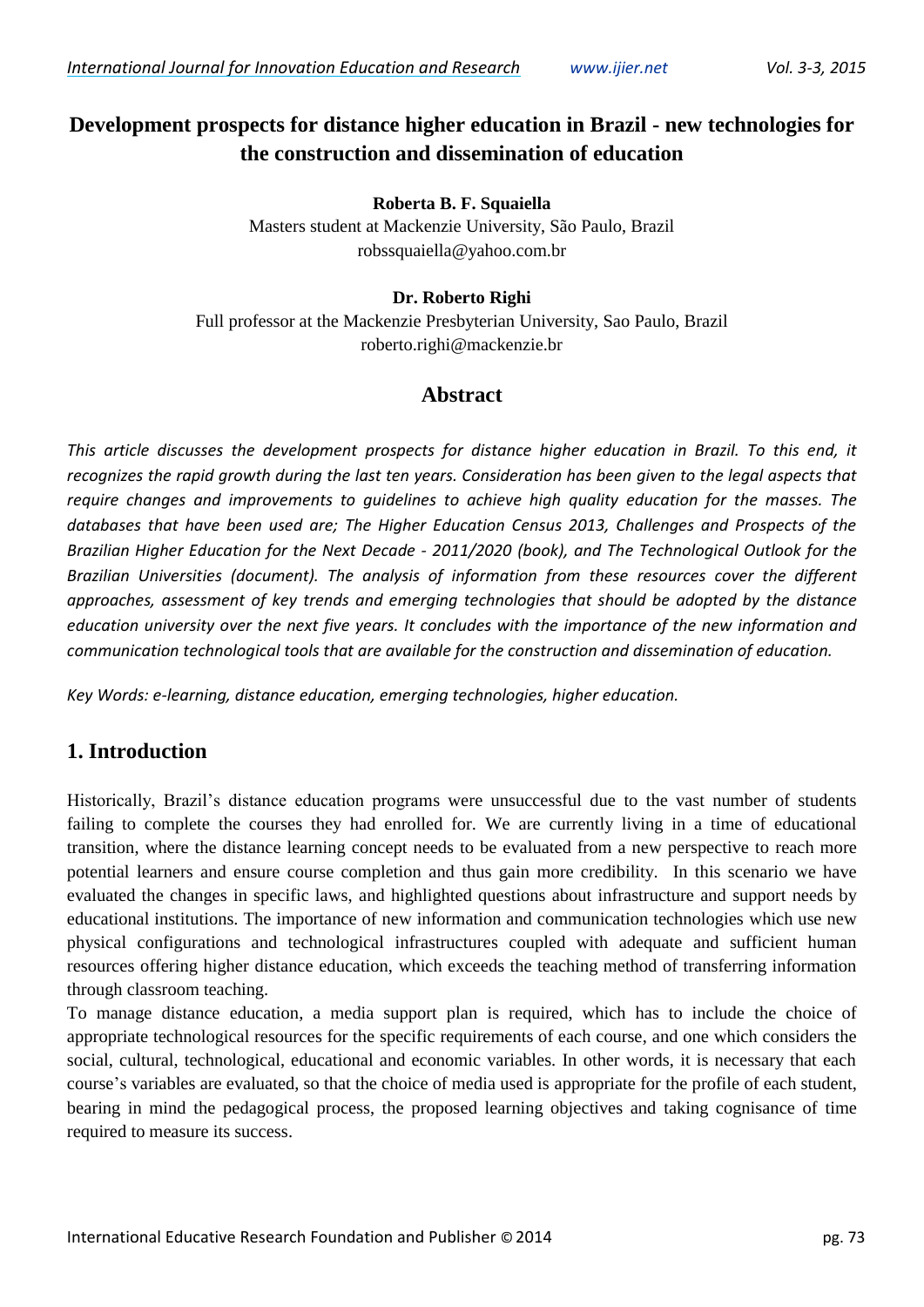# **2. Expansion of Distance Education in Brazil**

One major factor that has contributed to the expansion of distance education in Brazil over the last ten years has been the opening of higher education to the private sector. According to Sampaio (2011) this fact is related, among other issues, to the process of transformation since the end of the twentieth century, when the Brazilian Constitution of 1988 and the Law of Guidelines and Bases of 1996 were drafted in order to meet the critical demand for higher education, allowing private institutions to become universities, thereby, giving them more authority [1].





From analysis of data provided by the Higher Education Census 2013 [2], prepared by the Ministry of Education (MEC) and the Institute of Educational Studies Teixeira (INEP), which represents data between 2003 to 2013, and with the participation of private institutions through enrollment, it can be seen that in 2003, 30% of students (1,176,174) were enrolled in public institutions, while 70% (2,760,759) were in private institutions compared to 2013 where 26% (1,932,527) were enrolled in public institutions and 74% (5,373,450) were in private institutions. The data also highlights the increase in total enrollment in higher education which was 3,369,044 over this 10 year period, 2003 had 3,936,933 registrations versus 7,305,977 in 2013, which represents an increase of 85%, as indicated in graph 1. Thus, over this 10 year period there was a significant increase in enrollment in higher education, due to the increase in private distance education universities.

| Table 1 - Number of Institutions of Higher Education and Number of Undergraduate Admissions for Academic |
|----------------------------------------------------------------------------------------------------------|
| organization, Brazil - 2013                                                                              |

| Academic                  | Institution |      | Undergraduate Enrollment |      |
|---------------------------|-------------|------|--------------------------|------|
| Organisation              |             |      |                          |      |
|                           | Total       | %    | Total                    | %    |
| <b>TOTAL</b>              | 2.391       | 100  | 7.305.977                | 100  |
| Universities              | 195         | 8,2  | 3.898.880                | 53,4 |
| <b>University Centres</b> | 140         | 5,9  | 1.154.863                | 15,8 |
| Colleges                  | 2.016       | 84,3 | 2.131.827                | 29,2 |
| Federal Technology        |             |      |                          |      |
| Institutions              | 40          | 1,7  | 120.047                  | 1,6  |

Source: INEP / MEC. Higher Education Census, 2013.

The Higher Education Census [2] corroborates Sampaio's assertion that allowing the transformation of private institutions to universities has contributed to their significant growth [1]. In 2013 of the 2,391 higher

Source: INEP / MEC. Higher Education Census, 2013.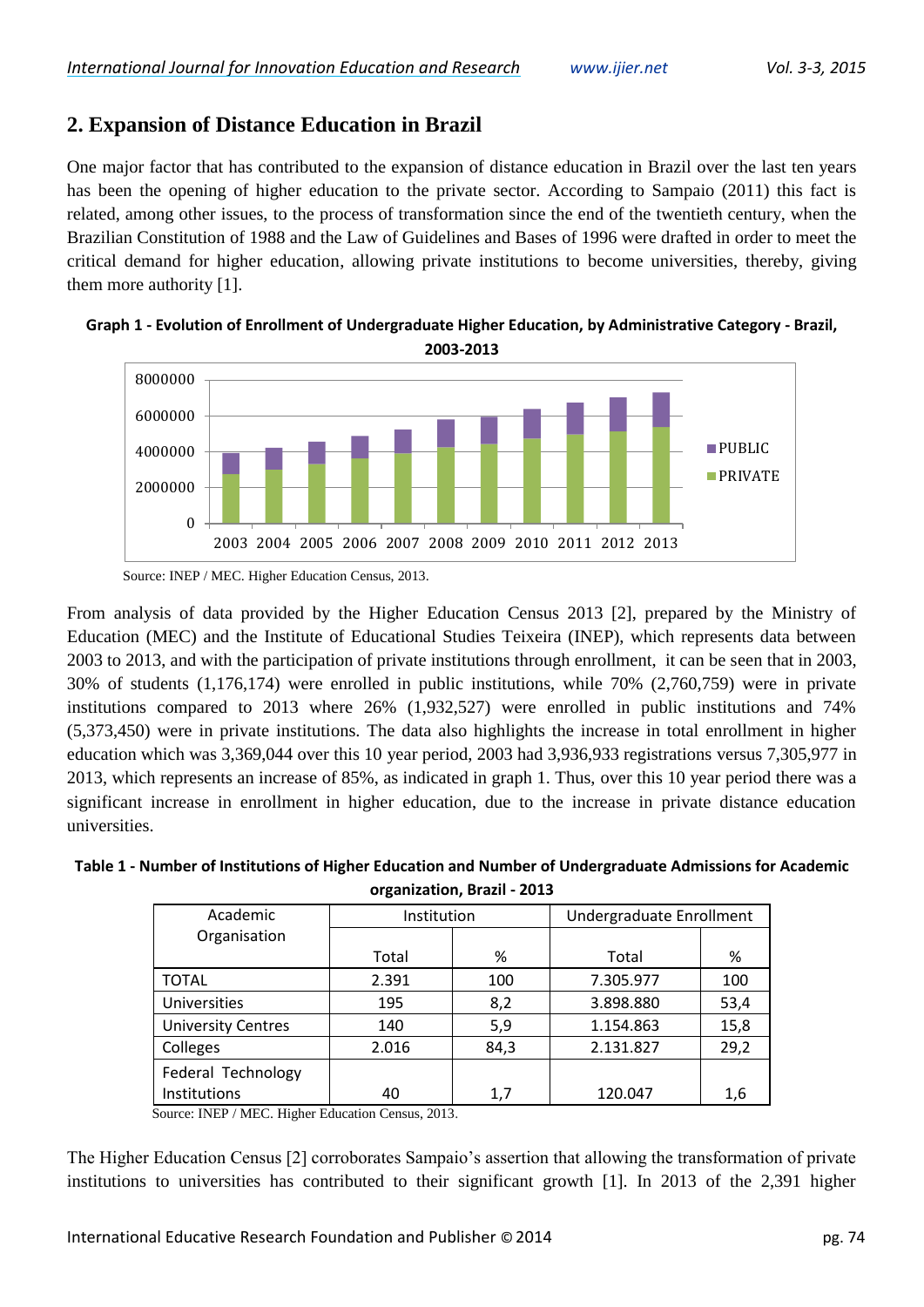educational institutions in Brazil, only 8.2% were universities and accommodated 53.4% of the students, followed by the colleges that held an 84.3% stake, but only accommodated 29.2% of the students. The university centers comprised of 15.8% of undergraduate enrollments, and federal technology institutions, 1.6% (Table 1).

For better understanding, we have used the categories as per Art.12 of Decree 5773; accredited colleges, university centers or universities, depending on their respective academic competencies [3]. Initially, institutions are accredited as colleges, and then, depending on their academic compentecies they may request accreditation as a university or university center. If they meet the required standard of quality, as defined by the Ministry of Education (MEC), this will give them greater authority to create courses. Federal technology institutions are accredited by The Department of Vocational and Technological Education and offer professional courses at college level, in conjuction with professionals in the private sector.



**Graph 2 - Evolution of Higher Education of Undergraduate Enrollments, by Study Type - Brazil, 2003-2013**

**Source: INEP / MEC. Higher Education Census, 2013.**

The analysis of the Higher Education Census 2013 [2], shows the tremendous growth of distance learning. In graph 2, in 2003, of the total number of students enrolled in higher education, 3,887,022 (98.8%) were in classroom courses and 49 911 (1.2%), in distance learning courses. In 2013, of the total enrolment, 6,152,405 (84.2%) were in classroom courses 1,153,572 (15.8%), in distance learning courses. This shows that the distance education has increased substantially by 1,103,661 (2.211%) students enrolled over the 10 year period. This equates to an average increase of about 40% per year however in reality the concentration of the increase has occurred over the more recent years.





**Source: INEP / MEC. Higher Education Census, 2013.**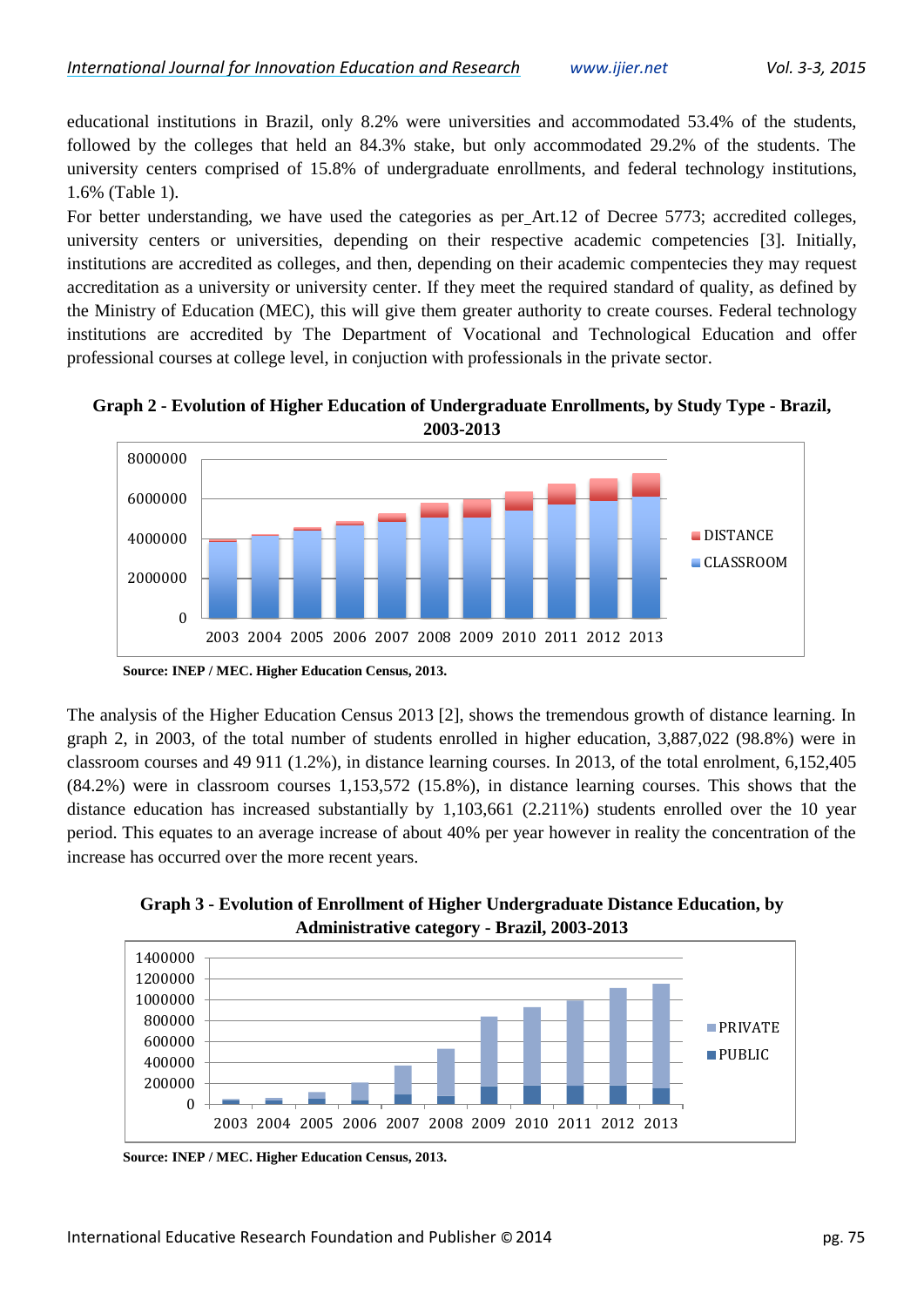In relation to distance learning, graph 3 shows a total of 49,911 registered students in 2003, 80% (39,804), of which were enrolled in public institutions while 20% (10,107) were in private institutions. In 2013, of the total students enrolled 1,153,572, of which 13% (154,553) were enrolled in public institutions and 87% (999,019), in private institutions.

Dominated mainly by private institutions, the provision for distance higher education is growing at a rapid pace. Sampaio [1] states that this is due to the advancement of new information and communication technologies, coupled with the private business sectors' involvement with financial assistance to students, which significantly reduces their monthly fees, thereby introducing new dynamics to Brazilian higher education. On the other hand, the control that universities have to increase the number of positions available on undergraduate courses does not address the challenges regarding the high dropout rates. In order to address this, the institutions need to take the necessary actions to invest in appropriate strategies to retain students by providing up-to-date information in a changing world.

According to Alves, the requirement stipulated in Decree 5622, the courses offered from a distance university should be the same duration as the classroom courses is, "contrary to the principles of accelerated learning as it will cause a higher dropout rate percentage" [4].

After analysis of the literature on evasion e-learning, Abbad et al. [5] which indicates that the factors leading to students' withdrawal from a course, can be classified into two broad categories: factors related to students and their choice of course, and factors related to the e-learning design, i.e. the institution We highlight the main reasons for students withdrawing from courses are related to their habits and lack of control over factors such as time, study conditions in the workplace, financial difficulties, distance to the places where tutorials are held, inability to manage study time, etc.

Taking into consideration the geographical size of Brazil and its regional diversity for example, the South East which is the most populous and economically developed region compared to other regions. Consequently, it holds the largest number of undergraduate courses in the country, especially in the State of São Paulo, which reached the highest enrollment numbers in 2013, (1,643,925), and, of the total only 15.8% of students were in public institutions. Therefore, the Higher Education Census of 2013 [2] highlights that there are more than 1,38 million students in the State of São Paulo alone that are enrolled in private institutions.

# **3. Legal Bases of Distance Education Learning in Brazil**

Despite the rapid increase of distance education in Brazil over the last ten years, there are still legal issues which need to be evaluated and discussed, and appropriate changes need to be made to guidelines and quality thereof. Considering the historical aspects and the regulatory framework, distance education was introduced into the Brazilian educational system through the Law of Educational Guidelines and Bases - LDB (Law No. 9394 of 20/12/1996), in particular Articles 80 and 87, whereby this method of teaching is classified as an "emergency" solution to address the deficiencies in teacher education as well as a complimentary solution to young adults who have been poorly educated [6]. The regulation by Decree 5622 of 19/12/2005 was a big jump from when distance education was compared to classroom teaching from basic education to the next level. It is worth noting, that according to Art. 9 of The Accreditation of Public and Private Institutions, offering courses and post-secondary programs in distance mode is intended for those students who have proven excellence in research and relevant production [7]. To maintain quality education, it is believed that to ensure a coherent and appropriate measure, institutions need to be experienced in classroom teaching, to be accredited in distance learning.

Subsequently, Decree No. 5773 of 09/05/2006 makes provision for regulatory functions to monitor and evaluate higher, undergraduate and federal educational systems. It is noteworthy that the assessment is carried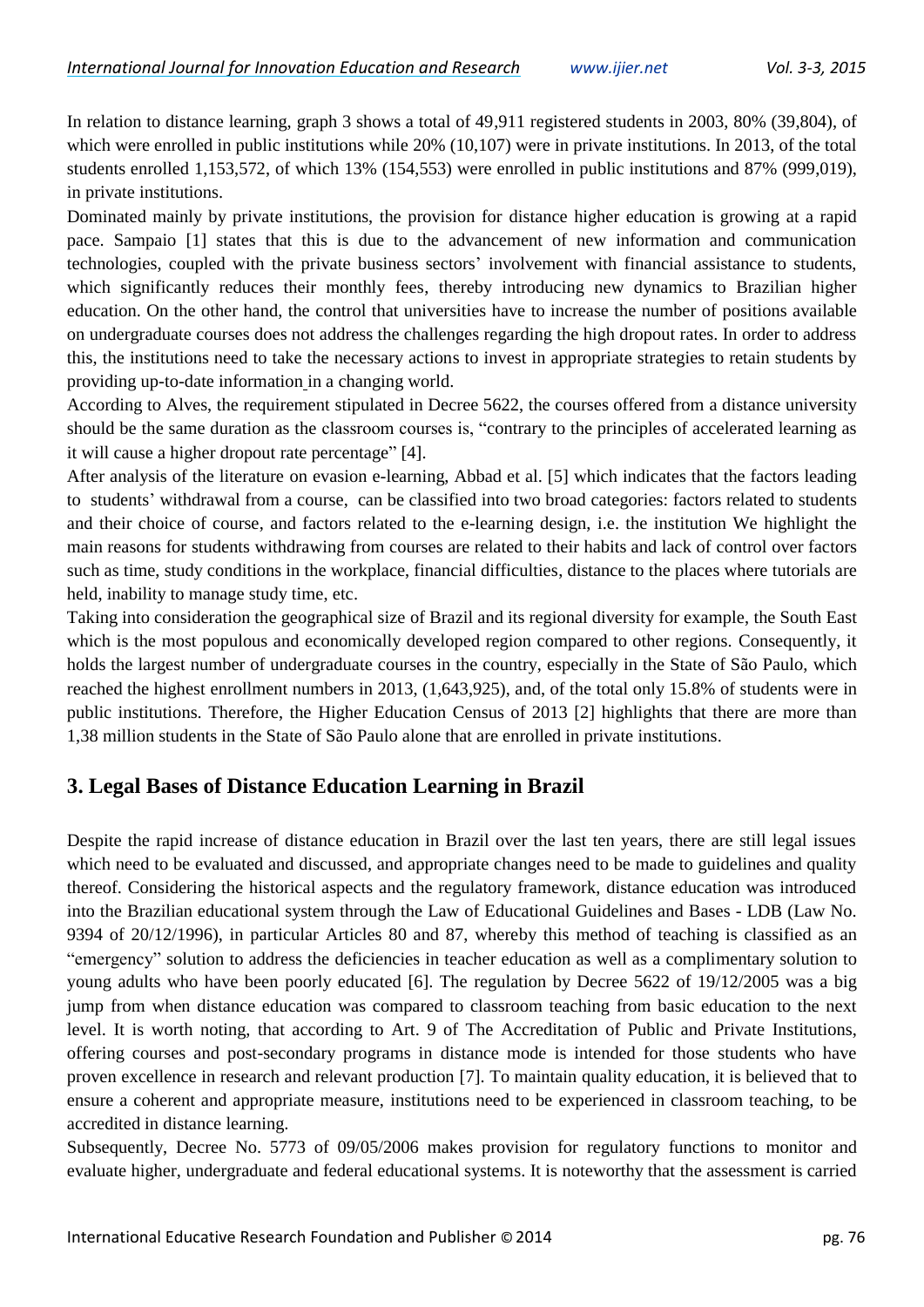out by the National Higher Education Evaluation System - SINAES, who sets the benchmark for the regulation and supervision of processes in higher education in order to promote and improve their quality [3]. Ordinance No. 1047 of 08/11/2007, as defined by the Ministry of Education and the National Council of Education (MEC / CNE), sets out guidelines for the development of assessment tools for the delivery of distance education, which are divided into three basic categories: 1) Institutional Accreditation for evaluation; 2) Assessment Courses for authorization; 3) Evaluation for classroom support Accreditation. For each of these three categories, there are specific analysis criteria (as shown in Diagram 1) which are measured according to a weighted scale by category. The resultant weightings that these tools provide, is important data which is used for testing and monitoring the quality of competent distance education bodies. Note: An institution cannot begin to offer distance learning courses without specific permission as well as classroom support accreditation where applicable [8].





Source: Ordinance no. 1047. MEC / CNE, 2007.

With regard to accreditation of the institutions, it is observed that the "Institutional Organization" category has the highest number of evaluation indexes and carries the highest weighting (40%) of all the categories. What stands out among the indicators is the description of the "institutional plan" of its management and maintenance of the courses, as well as its teaching staff, in addition to experience in distance learning. The "Social Body", represents 35% of the weight in the evaluation and its indicators consist mainly of the definition of working arrangements, training programs and training of teachers, tutors, technical and administrative staff. As for "Infrastructure", which amounts to 25% of the total weight, the indicators comprise of; administrative facilities, services infrastructure, audiovisual and multimedia facilities, the expansion plan for updating equipment and the library collection and other facilities.

Within the Authorization courses category, the "Social Body" has a higher weighting (45%), which highlights, among the indicators, work regime, titration and training facilities, the ratio of tutors to students, intellectual and qualification and experience in delivery of distance education. The "Didactic Pedagogical Organization" has a weighting of 40%, and has the largest number of indicators, of which we highlight the following; student's profile, methodologies, resources and material, evaluation of teaching materials and technological infrastructure. The "Physical Facilities", only account for 15% of the weighting, they require a physical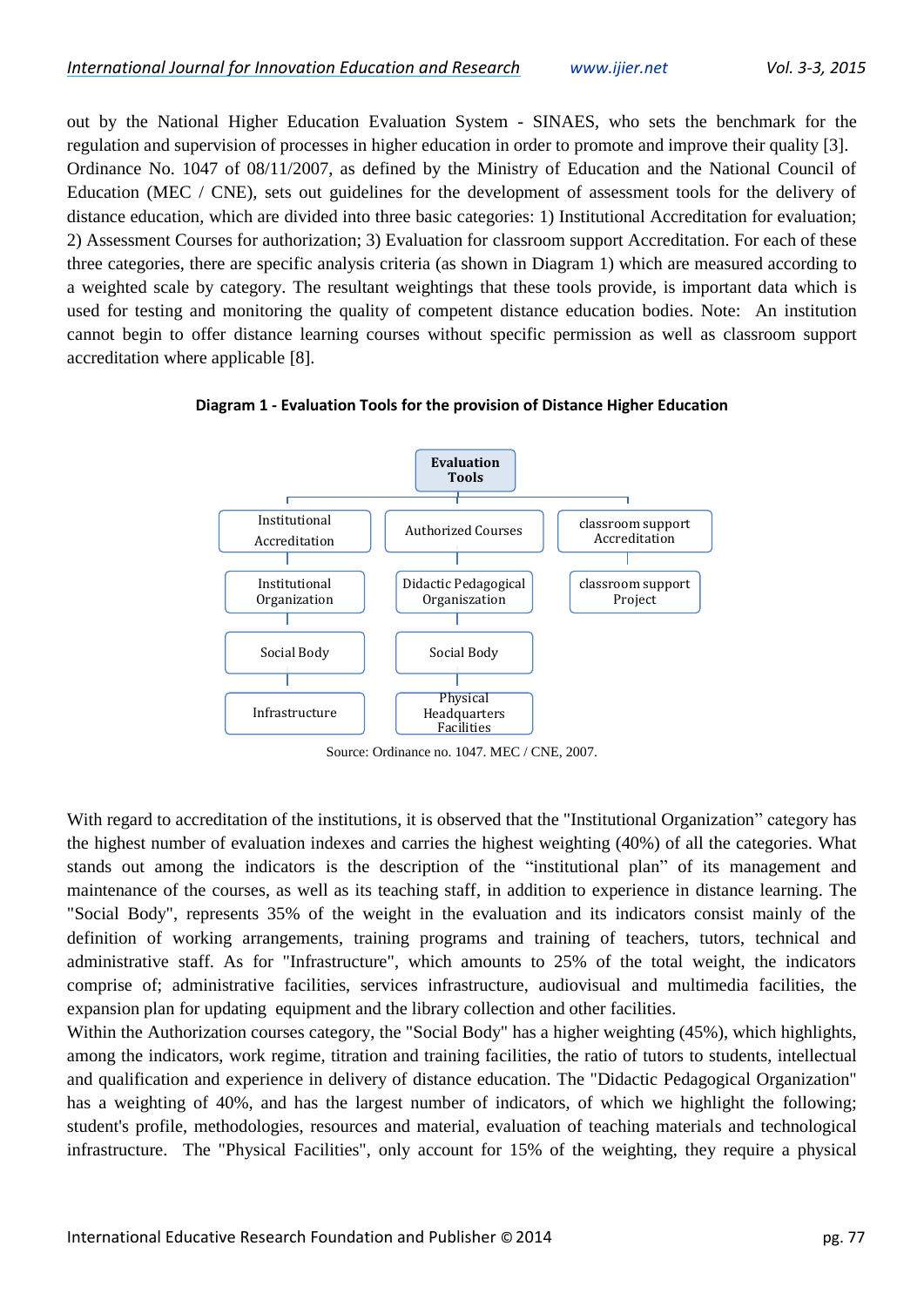description of the headquarters facilities, the teachers, tutors and assembly rooms as well as the working offices for teachers and tutors facilities; audiovisual and multimedia resources, and the library collection.

To complete the description of Ordinance No.1047, "classroom support e-learning accreditation", requires that every individual project has to include a full description of its deployment, physical facilities, technical and administrative team, coordinators, tutors, technological resources, specialized informatics laboratories, libraries and their respective requirements [8].

### **4. Current regulations limiting the practice of distance education in Brazil.**

From a comprehensive collection of legal data, based on the most recent laws regarding distance education in Brazil, normative decrees and orders have been analysed in chronological order.

In the Decree 5,773 there is a list of necessary elements for the accreditation of institutions in the federal education system. Item VI of the ten elements described in Art. 16, highlights the reference to the physical infrastructure and academic facilities, and details the spatial characteristics and equipment for the library and laboratory operations, in addition to the accessibility plan and priority seating. A brief description of points that are considered fundamental for distance learning is required, which does not include the total structure [3].

Overall, Normative Ordinance No. 2 of 10 January 2007, sets forth the procedures for regulation and evaluation of higher education in the distance mode for institutional accreditation. It specifies the mandatory documents required to prove existence of physical structure and technology, in addition to proof of adequate human and financial resources to offer higher distance education [9].

It is noteworthy that for the accreditation of ODL, it is necessary to determine the scope of the educational institution, whether at the institution's headquarters or the on-site classroom support, with regard to the location of the buildings in relation to mandatory classroom moments. Such classroom support e-learning, as described in Decree No. 5622, are the operating units for the decentralized development of pedagogical and administrative activities related to the courses and programs offered by the distance learning institution [7].

Prior to the advances in new technologies we were in agreement with Alves' critique [4] regarding the need for face-to-face meetings, however, now distance learning have proven contrary as it is a reliable technological means in the evaluation process. However, before the law, to expand the courses, it was necessary for the institution to ask for the accreditation of new support centers, which proved the existence of physical infrastructure and appropriate human resources. In order to expand the scope of performance of an institution this can only take place after the completion of its first distance learning course.

It is observed that higher educational and distance learning institutions shall be subjected to inspections, which may occur at any time, under the terms of the Arts. 45-57 of Decree No 5773. This controls the educational institutions' adherence to proceedures and will disqualify them in the event of any rregularities not corrected by the deadlines given and is a precautionary measure to protect students [3].

## **5. Future Prospects of Distance Education in Brazil**

In October 2014 the North American organization, New Media Consortium (NMC) issued a report identifying the main trends and emerging technologies that should be part of a standard Brazilian university within the next five years. The report "Technological Outlook for the Brazilian Universities: a regional analysis of the Horizon Project", was compiled in collaboration with 41 experts who were asked to consider hundreds of relevant articles, news, blog publications, research and examples of projects. The Brazilian company Saraiva Group, who creates and distributes content, technology, services, and features educational solutions as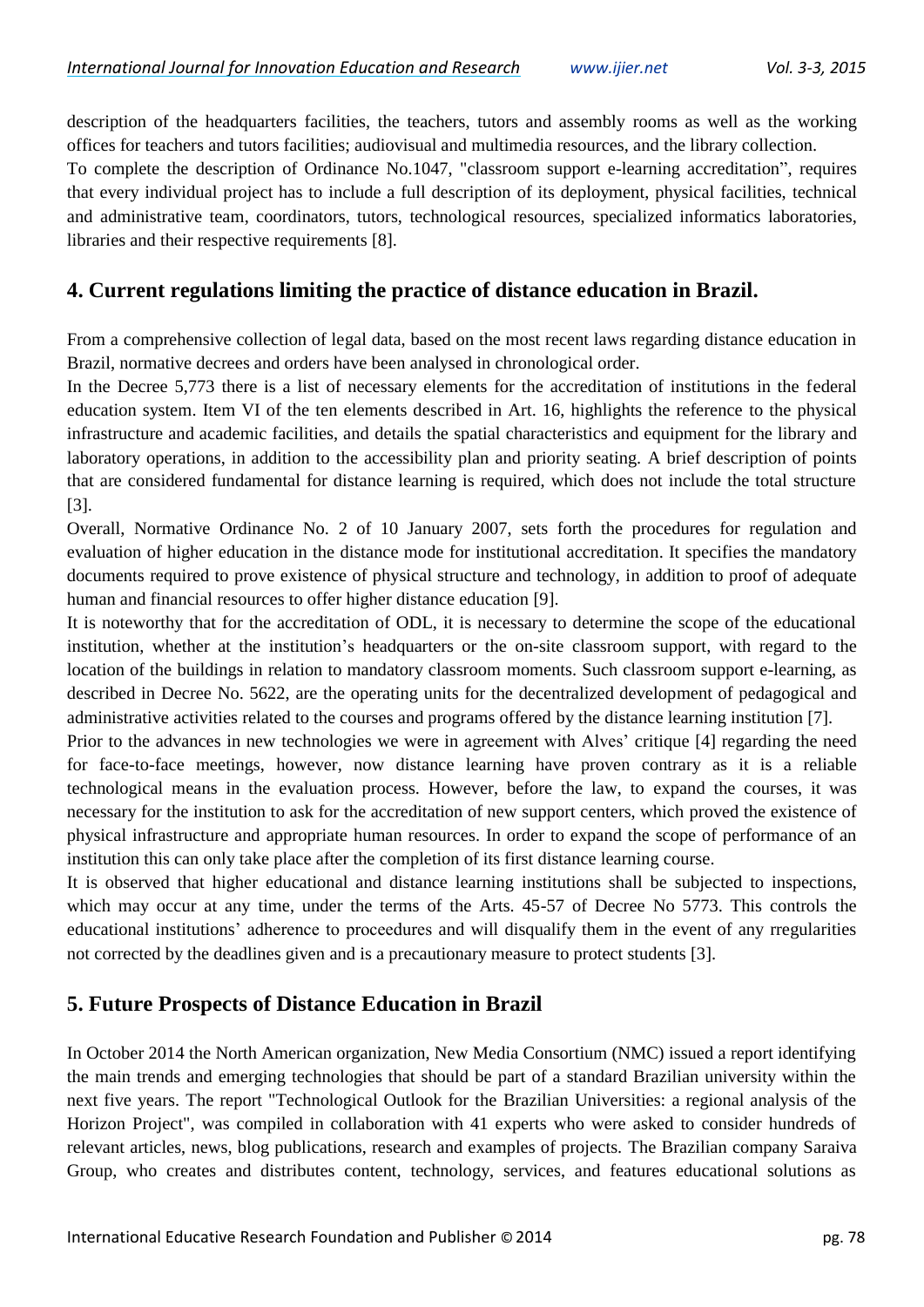adaptive learning, digital library subscriptions, gamification platforms, content and methodology for distance learning, also collaborated in the production of this report. According to this report, the intention is that the study may assist in the dissemination of information for the education of leaders in Brazil on significant developments in support of learning technologies, and creative research in higher education [10].

The results presented 12 trends and 9 technologies, which should form part of university life over the next 5 years. This period is divided into short-term (less than one year), medium term (2 to 3 years) and long term (4 to 5 years), as summarized in Table 1.

| Time-to-    | Trends                                          | Technologies                    |  |  |
|-------------|-------------------------------------------------|---------------------------------|--|--|
| Adoption    |                                                 |                                 |  |  |
| short-term  | <b>Evolution of Online Learning</b>             | <b>Flipped Classroom</b>        |  |  |
|             | Increasing Use of Hybrid Learning Designs       | Games and Gamification          |  |  |
|             | Rethinking the Roles of Educators               | Mobile Apps                     |  |  |
|             |                                                 | <b>Online Learning</b>          |  |  |
| medium term | Digital Delivery is Increasingly the Norm       | <b>Learning Analytics</b>       |  |  |
|             | Growing Ubiquity of Social Media                | Mobile Learning                 |  |  |
|             | Shift from Students as Consumers to Students as | Open Content                    |  |  |
|             | Creators.                                       | Virtual and Remote Laboratories |  |  |
| long term   | New Forms of Multidisciplinary Research         | <b>Augmented Reality</b>        |  |  |
|             | Massive Reinvention of the Personal Computer    | The Internet of Things          |  |  |
|             | Agile Approaches to Change                      | Location Intelligence           |  |  |
|             |                                                 | <b>Virtual Assistants</b>       |  |  |

**Table 1 - Trends and Technologies for Brazilian higher education**

Fonte: NMC, Panorama Tecnológico para as Universidades Brasileiras: uma análise regional do Horizon Project. 2014.

In addition to the NMC report, the publication Challenges and Prospects of the Brazilian Higher Education for the Next Decade - 2011/2020 - compiled by the MEC, CNE and UNESCO as well as proposals and suggestions from the public agencies for development of higher education, were evaluated.

In general, the challenges that are highlighted poses the need for the expansion of networks and vacancies in public education, right of access to permanent education, regional inequality reductions, course diversification, quality training and encouragement of scientific and technological research. The highlighting of these aspects shows the need for changes to the building systems and institutions that promote equality, and the expansion of the mechanisms of social inclusion, with quality [11].

Given the range of issues highlighted in the debate between the authors, Xanthopoylos and Kenski, on new technologies for open education and distance learning (ODL), will lead to the growth of academic quality. It is believed that the transformation generated by technologies that permeate society, can influence the world of education and should establish itself as the central ingredient for the knowledge of society, focusing on qualified expansion.

Brazilian universities have indicated that the online learning trend will be available to all, as has become commonplace between educational institutions and online open learning organizations. Thus, it is expected that in the short term online learning will be popularized and seen as a viable alternative to some form of classroom teaching. Its flexibility should facilitate access, and provide greater integration of technological resources with educational content.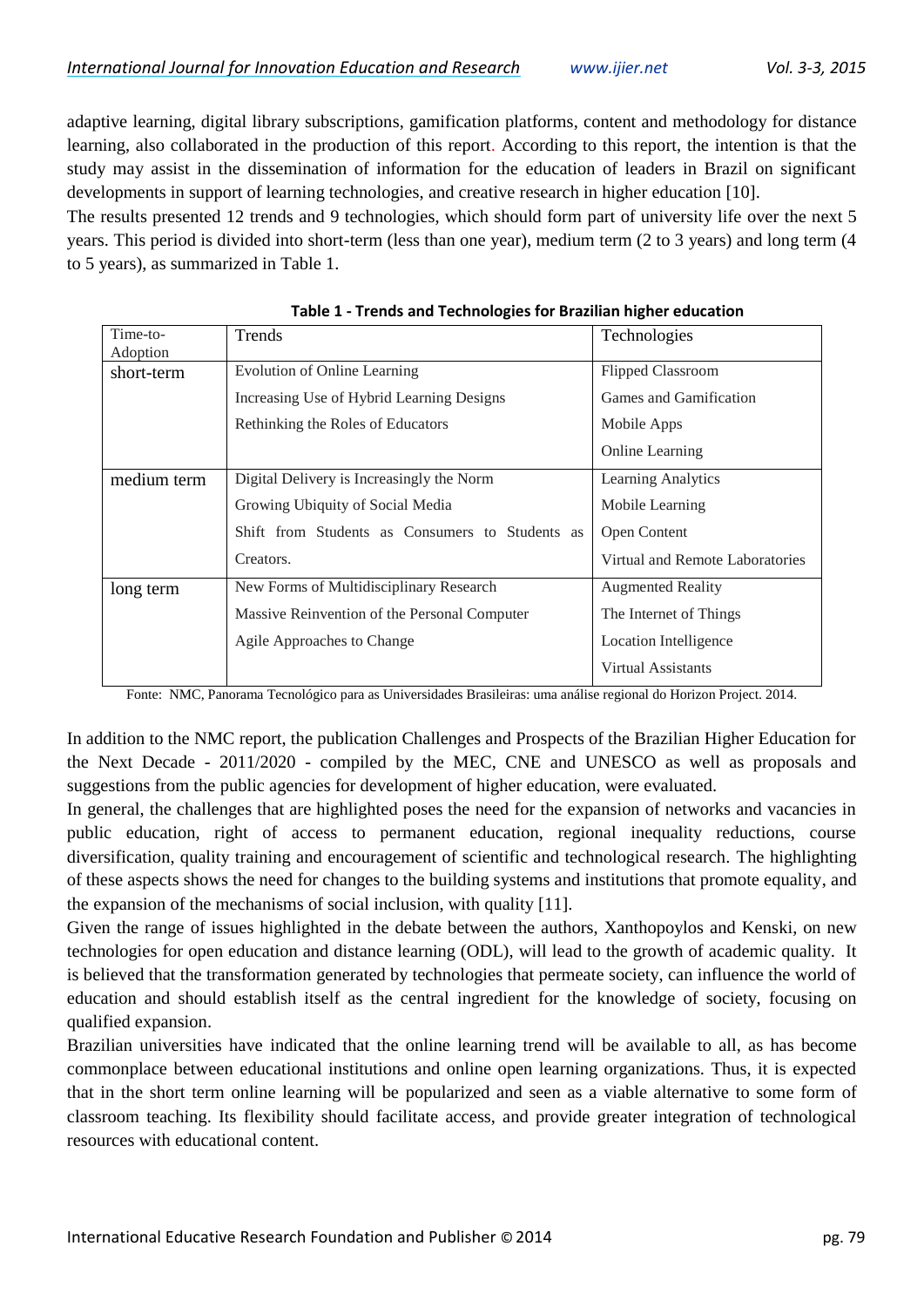In this context, the focus of online learning has been the stimulus for MOOCs (massive open online courses), which are free courses offered by renowned institutions, where the connection between the students and the institutions, as well as between students, giving them the opportunity to discuss with each other what they have learned, is possible. Thus, the open content uses this license to encourage the sharing of information, experiences and pedagogy. The favoring of the movement to open content and educational resources (OER) reflects changes in how scholars around the world are conceptualizing education as a focused vision to the learning process and not only for the information conveyed [10].

Xanthopoylos (2012) estimates that one of the challenges for the Brazilian higher education is the creation of an efficient and extensive network for internet access, which favors the formation of digital citizenship, in which teachers are the learning process agents and students can create a new learning culture with access to open educational resources. This should be the first step in the formation of learning networks that favor the use of hybrid or fully online systems [12].

For the NMC [10] the relationship between the ease of access to content and the flexibility made possible by technology, shows that the hybrid learning models should gain strength by allowing the balance between the person and virtual environment, so that the student can take the best out of each of them. As a result of online and hybrid learning, the teacher's role is impacted because they now assumes the position of mediator, or instructor, independently and actively promoting the development of students.

Besides the possibility of hybrid learning, the inverted classroom model is seen as a trend in which students must be present for the online theoretical content, so that questions may be asked and answered and projects can be done in teams. It is believed that this mode promotes self-knowledge and develops the students' skills for the professional market, such as, the ability to rationalize situations and solve problems.

According to Kenski (2012) the greatest challenge of a hybrid model, in which all course participants partake, regardless of the mode, is that the imposition of higher education enables the integration and transition between the two modes, without distinguishing between them [13].

#### **6. New Paradigm and Technological Innovations for Distance Learning.**

Among the challenges and prospects for the Brazilian higher education during the 2011 and 2020 decade, Kenski believes that social inclusion of new technologies must be a rapid transformation which is incorporated and replaced by something new withinin the shortest time-frame. In this scenario, the study of the challenges and prospects for the next decade indicate that in the near future the internet will be more intensely used through mobile devices such as tablets and smartphones with the creation of cycles for processing, consumption and overcoming the constant improvement of digital technology [13].

In relation to this rapid transformation, the NMC report notes that a number of technological features designed for tablets and smartphones are being evaluated and incorporated into schools. This is intended to become a study of tactics, which will enable access to content from anywhere with mobile applications being one of these resources, through which simple programming at low costs has become the focus of development, and has a potential market with a wide range of products. With the increasing development of applications for devices and smartphones in Brazil, educational institutions are adopting them into their curricula, and modifying sites, educational materials, resources and educational tools as required. This progress highlights the importance that mobile learning has in the potential to facilitate educational experiences, and allows students to organize virtual meetings with colleagues around the world, using software and specialized tools, to collaborate on shared documents or development projects in a cloud, among other activities [10].

The trend is that computers are becoming increasingly lighter with online access, to the extent that mobile divices can replace them in the long term, as the performance and interfaces of smaller computing devices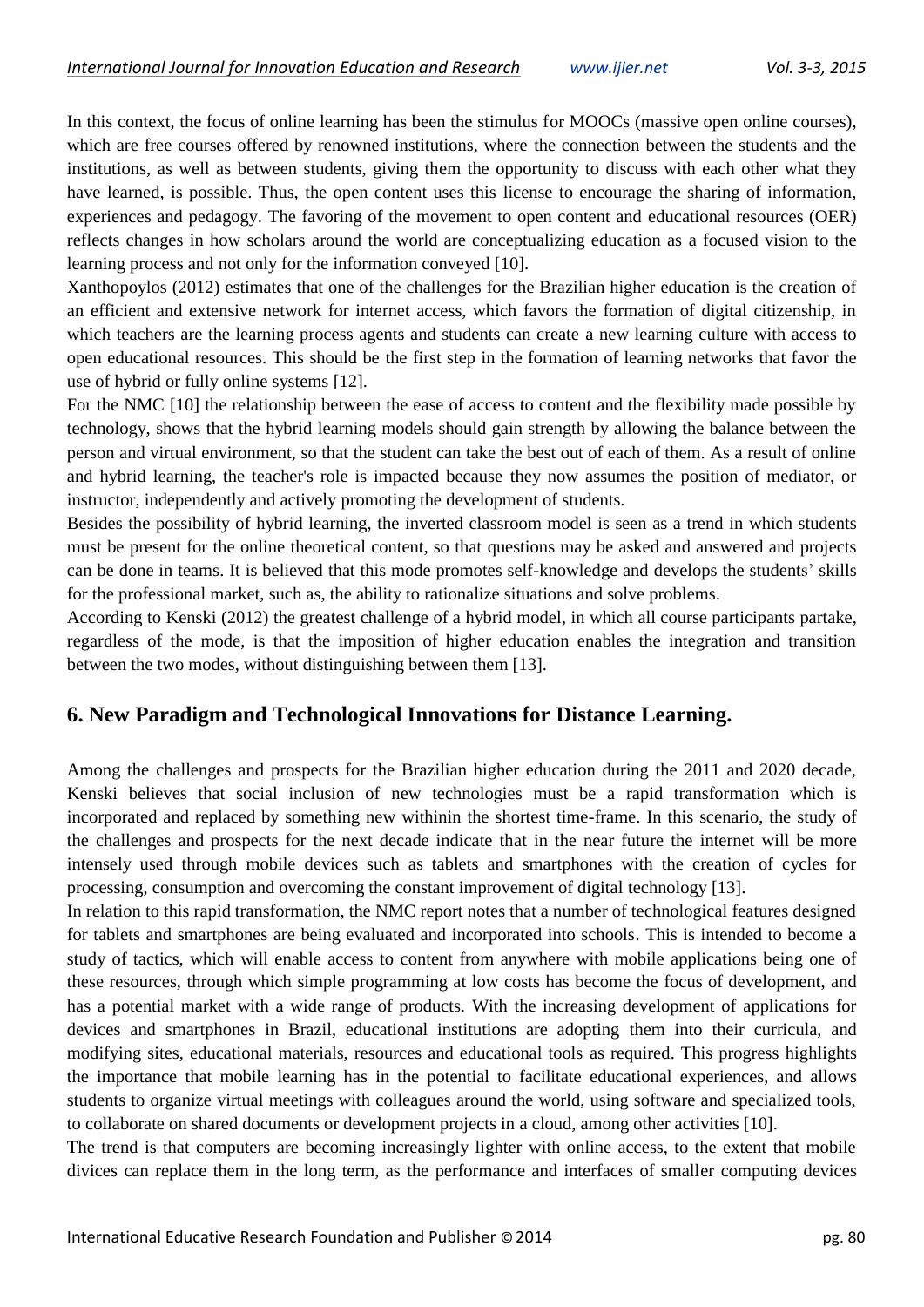improves. Another factor which is currently being used by people, which can be used as a means of study, is the social networks where you can share news about academic content and scientific developments, generating changes in the attitudes of students, who will no longer be passive agents, consuming content but rather active agents in their own knowledge creation. [10]

According to Kenski (2012) a radical change in behavior and teaching practices in the Brazilian technological culture is necessary, because technology has been so readily accepted and incorporated into social relations. This will require new attitudes to overcome the wide gap between education mediated by ICTs and dynamic processes that can happen in relationships between teachers and students online [13].

According to NMC [10], the academic departmental areas that do not have laboratory or components with more practical focus, will incorporate practical learning experience as an integral part of the curriculum. Therefore, the expectation is that the undergraduate courses have been created in order to start investing more in areas which will stimulate the creation of innovative thought and entrepreneurship.

Evaluating the growing culture of digital games, we have noted that the gamining industry has produced a steady stream of games that have increased in nature and impact. In conjunction with this fact, we have observed psychological studies that highlight the cognitive, motivational, emotional and social impact that games have on human behavior. This demonstrates the potential of digital games to teach new ways of thinking and behaving. Therefore, the gamification of learning environments is gaining support among educators, who are recognizing that to be effective, the games must stimulate engagement, productivity, creativity and authentic learning.

Remote and virtual laboratories enable educational institutions to make equipment and elements of a physical science lab easily available to students from any location over the internet. Virtual labs are web applications that mimic the operation of real laboratories and enable students to practice in a "safe" environment before using physical components for real. In contrast, remote labs provide a virtual interface to a physical and real lab, exposing students to cutting-edge equipment in universities around the world. While critics of this system argue that real experience is irreplaceable, defenders believe in its advantages, such as ease of access, cheaper processes, safety in carrying out certain experiments, and the possibility of sharing information through large databases [10].

The use of high-speed Internet enables media access through immersion in a three dimentional reality. According to Kenski [13], virtual reality can be improved through experienced knowledge, which means that overall more and better opportunities can be offered in the concrete spaces referred to depending on the developmental conditions. It is worth noting that their specifications allow registration, monitoring and interaction using other methods with others through a large database.

In the long run, usage of augmented reality as a potential tool to enable learning experiences that are used in specific contexts, promotes the exploitation of real-world data in virtual environments and simulations.

The analysis of learning is a science commonly used by companies to analyze business activities, identify spending trends and predict consumer behavior. In education, this analysis seeks to profile the students by analyzing individual interactions during online learning activities, in order to build better pedagogies thereby enabling students to be active in their learning, which will contribute to the their progress in the online universe.

Another area of great potential is the internet of "things", which is a network of inter-connected objects used to connect the physical world to the world of information over the internet. This enables tracking material or sensitive equipment to be connected to tiny processors that convey useful information about the objects on the internet. For education, these features can be used by informal educational institutions, such as museums, to track and monitor the condition of ancient artifacts, and facilitate the opportunity for students to collect scientific data through mobile devices and instantly update the large databases. In addition, the location of intelligence, which refers to the mapping of spatial data, will provide information about how people are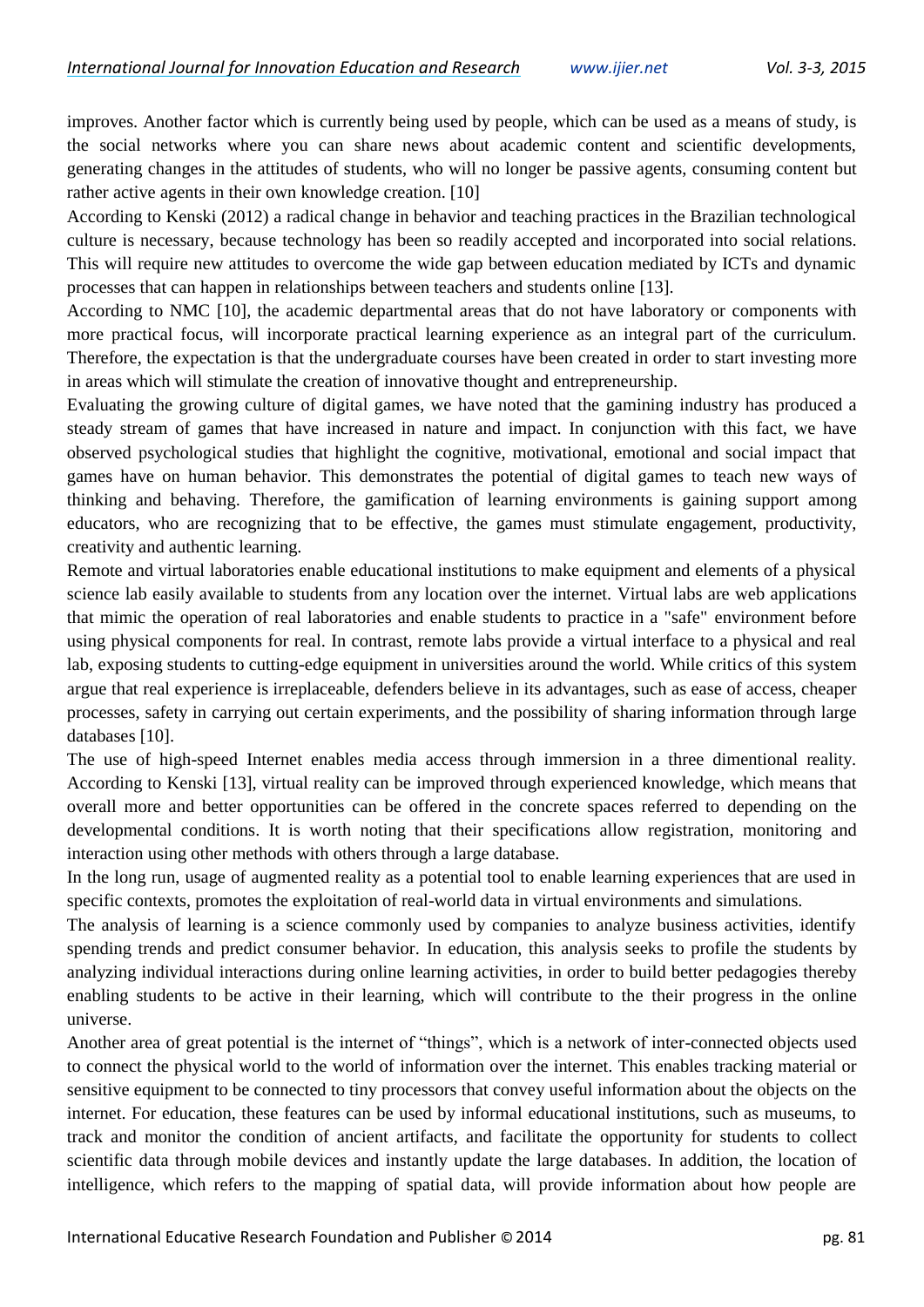interacting with various applications and services based on their locations. Moreover, with advances in voice recognition and gesture-based technologies, people are increasingly interacting with their devices, through pointers and keyboards, or virtual assistants, which are based on the evolution of the concept of interfaces and the entire spectrum of engineering, computer science and biometrics. The importance of these virtual assistants for education, makes access possible for students through natural interfaces, which can be designed to help the visually and hearing impaired, as well as students with other special needs. [10]

Given the diversity of technological resources and programs available for distance learning, it is essential when developing a media plan to consider the availability of equipment as well as the definition of its use in a given situation. As pointed out by Kenski, the choice of media to ODL will guide, among other things: the organization and training of responsible personnel, investments in technology infrastructure, planning and educational activities [14]. Thus, the management of media used in education involves a plan which contains an analysis of investment in equipment, treatment of content available and the formation of professional teams (technicians and teachers) to use in the educational area which is centralized for articulation in pedagogical planning.

Of all the trends identified in the NMC's report [10], it appears that there are significant challenges in Brazilian universities that are preventing the adoption of emerging technologies. Among the challenges considered solvable, i.e. the know-how, is the access to increase the number of students participating in undergraduate programmes, to consider technical education as an integrator between the environment Universities and professional private practice, as well as encouraging experimentation as a way to bring innovation and improvements to teaching and learning.

# **7. Considerations**

Distance education in Brazil, from its inception, has been used as a mechanism to enable education for all as a democratic right. Its development has been accentuated quickly with the evolution of technology, new technologies of information and communication, making it a reality, as it has been adopted by educational institutions and allowed organizations of all types to offer higher education in addition to continuous professional training.

In the "Challenges and Prospects of the Brazilian Higher Education" [11], we evaluated the national strategic plan for the previous decade (2001-2010), which shows increased public participation in the right to education, however, many actions were vetoed or set aside, due to insufficient financial resources for higher education and this resulted in the plan not being achieved. Due to this, there was a huge growth in the higher education range courses, mainly in the private sector, as seen in 2013. Higher Education Census data for the 10 year plan (2011-2020), maintains the proposal for expansion of quality higher education to be made available to all. However, it is understood that this discourse versus the lack of action is not well regarded by international bodies, as public policies have shown no progress to date.

Despite the existence of legislation, there has been little effect on the system. We are still in the process of improving and consolidating however, despite the huge enrollment growth, there is still a large dropout rate, caused by the lack of learner autonomy, and the lack of course structure from a new perspective, not classroom teaching (based on lectures, texts and illustrations), but one that builds on other areas of technology to make learning more interesting and efficient e.g. gamification, mobile learning and virtual remote laboratories.

Although Brazilian legislation has many guidelines that aim to implement and maintain quality distance education, education as a whole, has experienced a transformation that has generated the need for updates, new definitions and changes to existing laws. Within this framework, the question is whether the requirements